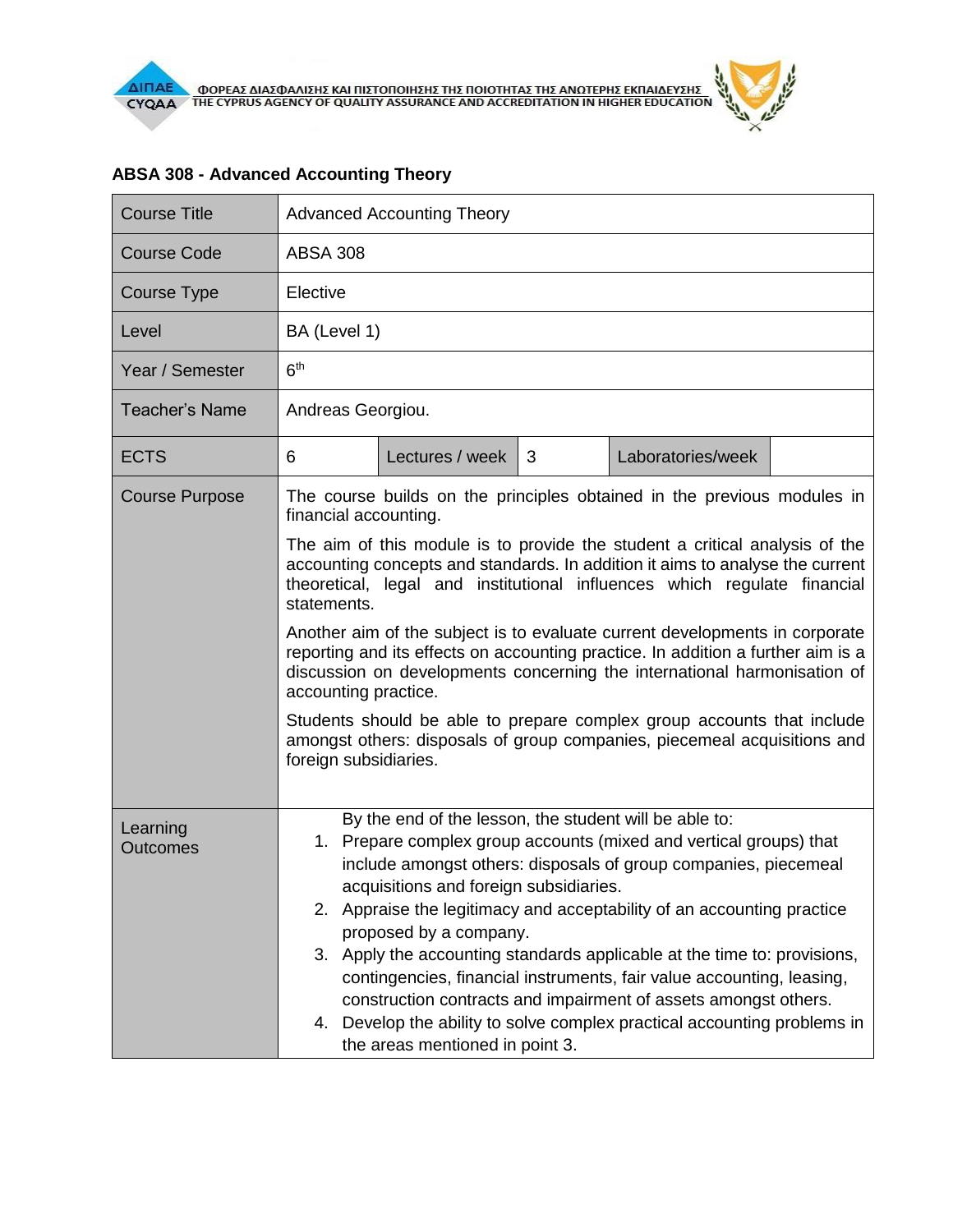

| ΔΙΠΑΕ<br>ΦΟΡΕΑΣ ΔΙΑΣΦΑΛΙΣΗΣ ΚΑΙ ΠΙΣΤΟΠΟΙΗΣΗΣ ΤΗΣ ΠΟΙΟΤΗΤΑΣ ΤΗΣ ΑΝΩΤΕΡΗΣ ΕΚΠΑΙΔΕΥΣΗΣ<br>ΤΗΕ CYPRUS AGENCY OF QUALITY ASSURANCE AND ACCREDITATION IN HIGHER EDUCATION<br>CYQAA |                                                                                                                                                                                                                                                                                                                                                                                                                                                                                                                                                                                                                                                                                                                                                                                                                                                                                                                                                                                  |                                                                                                                          |                                                                                                                             |  |  |
|------------------------------------------------------------------------------------------------------------------------------------------------------------------------------|----------------------------------------------------------------------------------------------------------------------------------------------------------------------------------------------------------------------------------------------------------------------------------------------------------------------------------------------------------------------------------------------------------------------------------------------------------------------------------------------------------------------------------------------------------------------------------------------------------------------------------------------------------------------------------------------------------------------------------------------------------------------------------------------------------------------------------------------------------------------------------------------------------------------------------------------------------------------------------|--------------------------------------------------------------------------------------------------------------------------|-----------------------------------------------------------------------------------------------------------------------------|--|--|
|                                                                                                                                                                              | 5. Evaluate current developments in corporate reporting in the context<br>of their practical application, implications for corporate reporting and<br>the underlying conceptual issues.<br>6. Critically analyse the advantages and drawbacks concerning the<br>harmonisation of accounting practice.<br>Examine the areas of the IFRS Framework and discuss its influence<br>$7_{\scriptscriptstyle{\sim}}$<br>on accounting practice.<br>Work in groups by participating in joint projects interpreting the<br>8.<br>results of public companies and presenting their results.<br>9. Demonstrate university-level communication skills for presentations<br>and written reports.                                                                                                                                                                                                                                                                                               |                                                                                                                          |                                                                                                                             |  |  |
| Prerequisites                                                                                                                                                                | ABSA 307.                                                                                                                                                                                                                                                                                                                                                                                                                                                                                                                                                                                                                                                                                                                                                                                                                                                                                                                                                                        | Corequisites                                                                                                             | None.                                                                                                                       |  |  |
| <b>Course Content</b>                                                                                                                                                        | All aspects from previous modules in financial accounting that is<br>ABSA 101, ABSA 102 ABSA 203 ABSA 204 and ABSA 307 are<br>carried forward to this module.<br>Harmonisation of accounting practice: Explain what is meant<br>by the concept "harmonisation of accounting practice". Critically<br>analyse the advantages and drawbacks concerning the<br>harmonisation of accounting practice.<br><b>IFRS Framework:</b> Discuss the purpose and role of the IFRS<br>Framework and its influence on accounting practice. Explain the<br>objectives of financial statements as per the IFRS Framework.<br>Explain what a conceptual framework is and explain alternatives<br>to this framework. Identify and describe the qualitative<br>characteristics in financial statements. Identify and describe the<br>elements in the financial statements. Recognise the recognition<br>and measurement of the elements. Describe the concepts of<br>financial and physical capital. |                                                                                                                          |                                                                                                                             |  |  |
|                                                                                                                                                                              | <b>Complex aspects of consolidated accounts: Examine,</b><br>appraise and prepare complex consolidated (group) financial<br>statements that include amongst others: disposals of group<br>companies, piecemeal acquisitions and foreign subsidiaries.                                                                                                                                                                                                                                                                                                                                                                                                                                                                                                                                                                                                                                                                                                                            |                                                                                                                          |                                                                                                                             |  |  |
|                                                                                                                                                                              | associates.                                                                                                                                                                                                                                                                                                                                                                                                                                                                                                                                                                                                                                                                                                                                                                                                                                                                                                                                                                      | amongst others: disposals of subsidiaries, acquisitions of<br>subsidiaries, non-controlling interests and investments in | Consolidated statements of cash flow: Examine, appraise and<br>prepare consolidated cash flow statements that could include |  |  |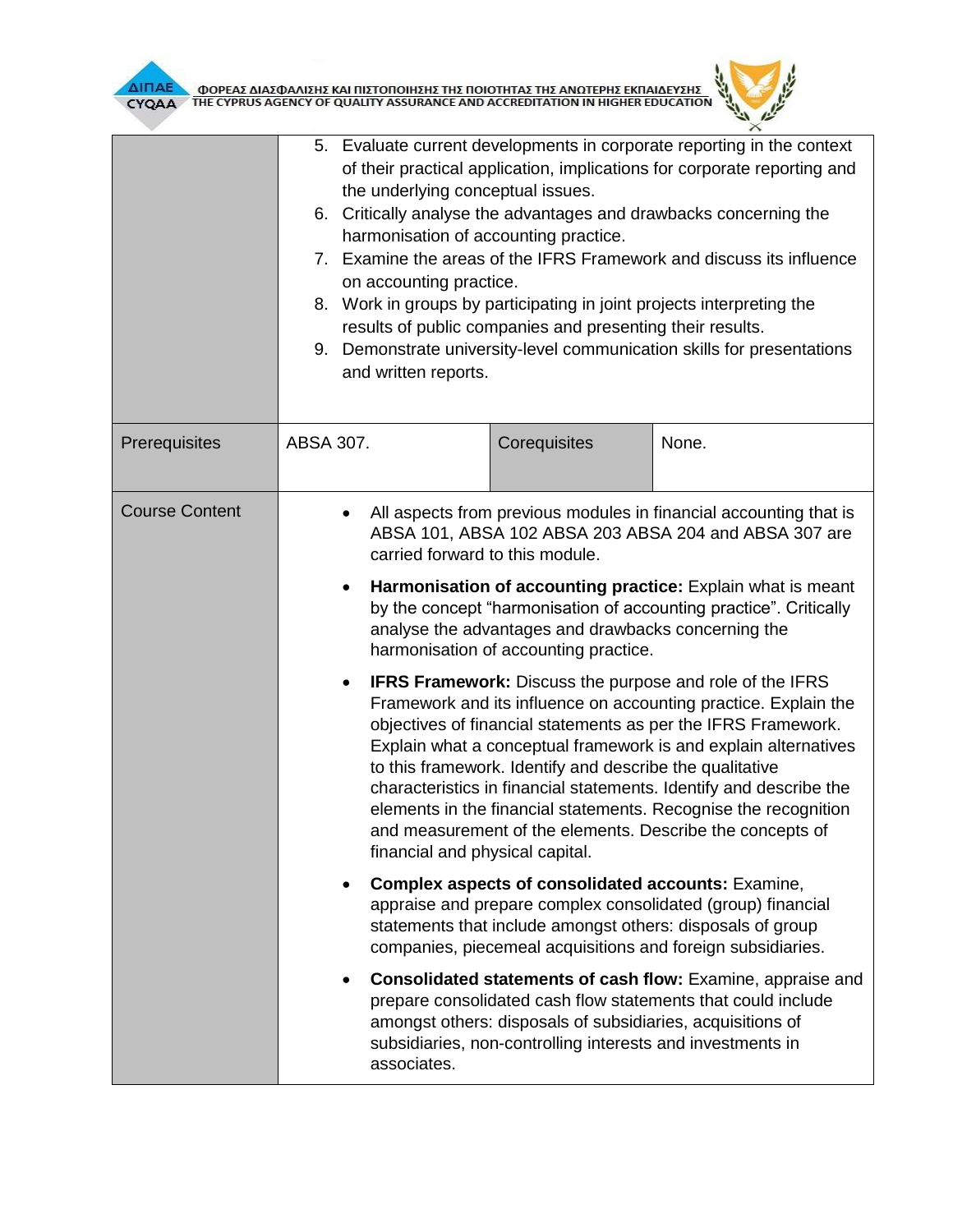